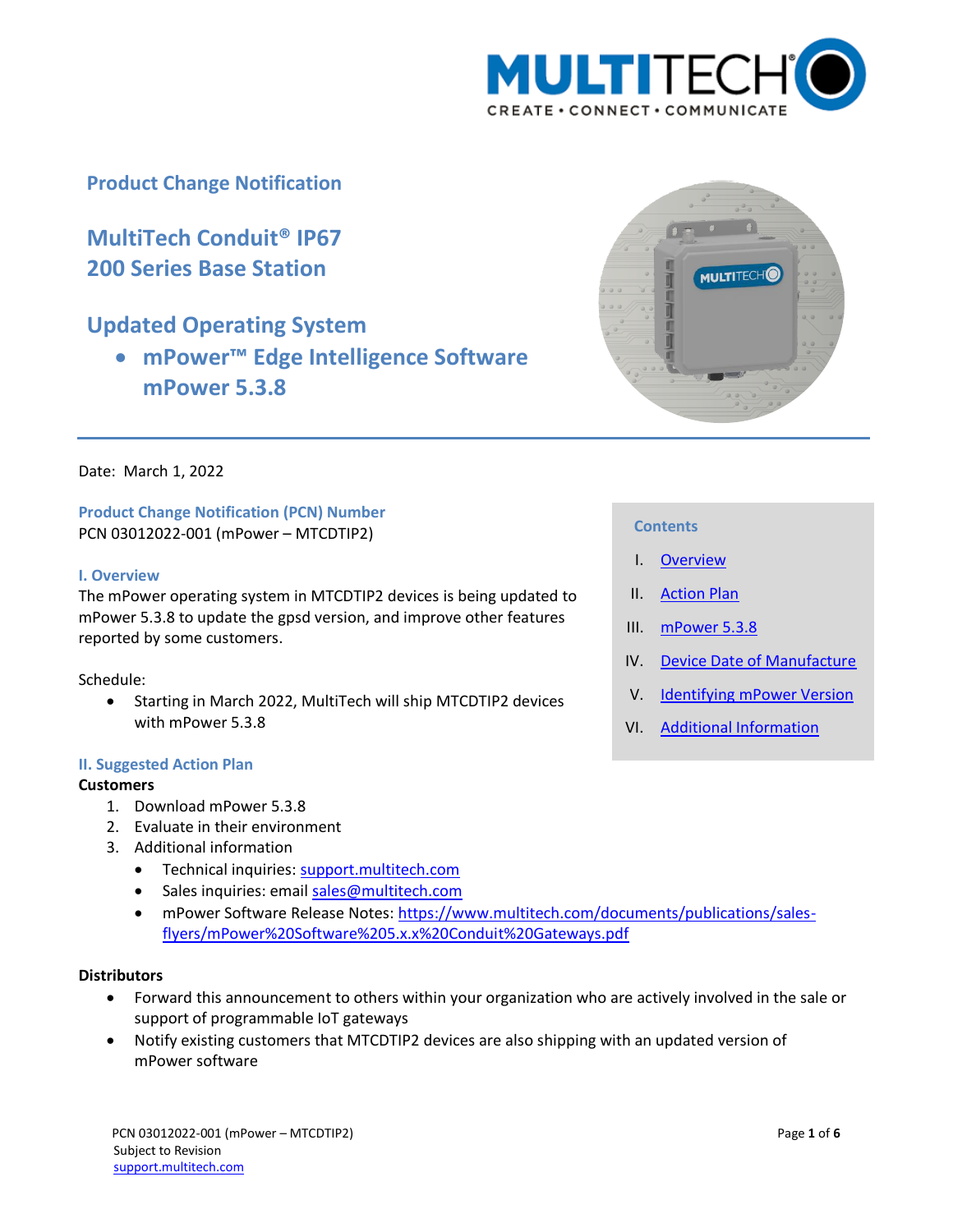

# **III. mPower 5.3.8 Changelog and Overview**

#### Updates in mPower 5.3.8, from mPower 5.3.4b

|         | INGM |           | <u>-eature</u> | ווכ<br>$ -$ | schedule | . .<br>.<br><u>Models</u> | Jngradr<br>гаи<br><u>rou</u> |
|---------|------|-----------|----------------|-------------|----------|---------------------------|------------------------------|
| Changes |      | . Peature | ment<br>ancer  | Fixes       |          | Impacted                  | Process                      |

## **CAUTION (mPower 5.3.8)**

L

mPower 5.3.8 is only for use with the MTCDTIP2 devices. See [Models Impacted](#page-2-2) for details.

## <span id="page-1-0"></span>**Operating System Component Updates (mPower 5.3.8)**

| gpsd upgraded from 3.1.6 to 3.20                                  |                                                                                      |  |  |  |  |
|-------------------------------------------------------------------|--------------------------------------------------------------------------------------|--|--|--|--|
| LoRa packet forwarder and LoRa gateway software now use gpsd 3.20 |                                                                                      |  |  |  |  |
| This resolves an issue in gpsd 3.16                               |                                                                                      |  |  |  |  |
|                                                                   | After week=2180 (October 23, 2021), gpsd time will jump back 1024 weeks (March 2002) |  |  |  |  |
|                                                                   | Also resolve issue related to an excessive number of satellite connections           |  |  |  |  |

## <span id="page-1-1"></span>**New Feature (mPower 5.3.8)**

| AT&T 3G Sunset - Impacts on 4G Devices                                                                      |             |  |  |  |
|-------------------------------------------------------------------------------------------------------------|-------------|--|--|--|
| mPower 5.3.8 includes important updates to the current cellular module firmware defaults.                   | $[GP-1111]$ |  |  |  |
| These changes will help avoid service interruption for certain MultiTech 4G products impacted               |             |  |  |  |
| by the impending AT&T 3G network sunset                                                                     |             |  |  |  |
| Current cellular module default: CEMODE=1 (Voice Centric)<br>$\circ$                                        |             |  |  |  |
| New cellular module default: CEMODE=2 (Data Centric)<br>$\circ$                                             |             |  |  |  |
| Overview of mPower 5.3.8 solution:<br>$\bullet$                                                             |             |  |  |  |
| Once a device is updated to mPower 5.3.8, the wireless carrier for the cellular module will be<br>$\bullet$ |             |  |  |  |
| determined                                                                                                  |             |  |  |  |
| If the wireless carrier is AT&T, mPower 5.3.8 updates the cellular module firmware default<br>$\bullet$     |             |  |  |  |
| Current default: CEMODE=1 (Voice Centric)<br>$\circ$                                                        |             |  |  |  |
| New default: CEMODE=2 (Data Centric)<br>$\circ$                                                             |             |  |  |  |
| If a wireless carrier other than AT&T is recognized (i.e. Verizon Wireless), no changes to the<br>$\bullet$ |             |  |  |  |
| cellular module firmware defaults are made                                                                  |             |  |  |  |
| <b>Additional Resources</b><br>$\bullet$                                                                    |             |  |  |  |
| AT&T Overview of 3G Sunset: https://iotdevices.att.com/att-iot/3GSunset.aspx<br>$\Omega$                    |             |  |  |  |
| <b>MultiTech Overview of AT&amp;T 3G Sunset Impact on 4G Devices</b><br>$\circ$                             |             |  |  |  |
| LoRaWAN AS923-4 Channel Plan for use in Israel                                                              | $[GP-1218]$ |  |  |  |
| Support for LoRaWAN operation in Israel has been added                                                      |             |  |  |  |
| Channel Plan: AS923-4<br>$\bigcirc$                                                                         |             |  |  |  |
| Band/Channels: 917 - 920 MHz<br>$\circ$                                                                     |             |  |  |  |
| LoRaWAN Regional Parameters RP2-1.0.3<br>$\circ$                                                            |             |  |  |  |

## <span id="page-1-2"></span>**Feature Enhancement (mPower 5.3.8)**

| Updates to AS923-4 (Israel) Channel Plan |                                                                  |  |  |  |
|------------------------------------------|------------------------------------------------------------------|--|--|--|
|                                          | Duty cycle increased to 10% when Israel channel plan is selected |  |  |  |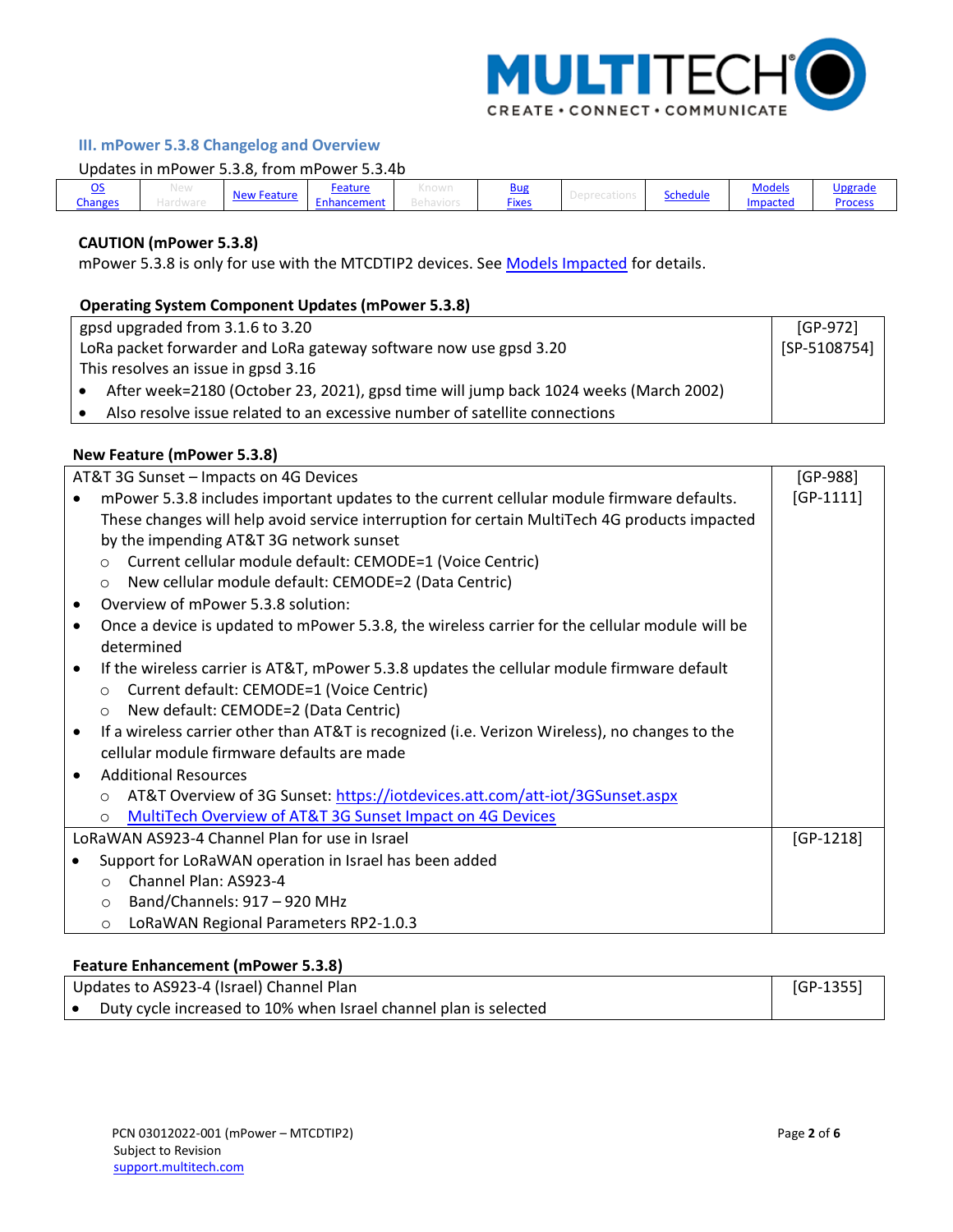

# <span id="page-2-0"></span>**Bug Fix (mPower 5.3.8)**

| <b>Gateway Not Sending LoRa Packets</b> |                                                                                                |              |  |
|-----------------------------------------|------------------------------------------------------------------------------------------------|--------------|--|
|                                         | In isolated situations, the MTCDTIP2 stops sending LoRa packets after a packet forwarder       |              |  |
|                                         | restart                                                                                        |              |  |
|                                         | Identified when LBT is enabled                                                                 |              |  |
|                                         | LoRa Packet Forwarder (LPF) Update 1:                                                          | $[GP-1288]$  |  |
|                                         | Overview of LPF Bug: Packet transmit with duration above 370ms is blocked when LBT with        | [SP-5107009] |  |
|                                         | scan time 128 us is enabled (AS923 - Country Selection JAPAN2)                                 |              |  |
|                                         | Overview of LPF Bug Fix: Maximum packet duration is 400ms when TxDwellTime is enabled          |              |  |
|                                         | which is required for AS923 - Country Selection JAPAN2                                         |              |  |
|                                         | LoRa Packet Forwarder (LPF) Update 2:                                                          | $[GP-1288]$  |  |
|                                         | Overview of LPF Bug: Packet Forwarder may stop blocking transmissions when LBT is enabled.     | [SP-5107009] |  |
|                                         | This situation may take a few weeks to occur (Seen in mPower 5.3.3 and prior versions)         |              |  |
|                                         | Overview of LPF Bug Fix: mPower 5.3.8 periodically restarts the LPF. Process monitor forces an |              |  |
|                                         | exit and restart of the process. (NOTE: Earlier mPower versions would hangup when trying to    |              |  |
|                                         | exit gracefully                                                                                |              |  |

#### <span id="page-2-1"></span>**Schedule (mPower 5.3.8)**

- Manufacturing Updates
	- o mPower 5.3.8 will start shipping from MultiTech starting in March 2022
- DeviceHQ
	- o mPower 5.3.8 Availability: March 2022
- Downloadable Versions
	- o mPower 5.3.8 Availability: March 2022
	- o Visit<http://www.multitech.net/developer/downloads/>
- Differential Files:
	- o Visit<https://support.multitech.com/> to create a support case and request access to differential file updates

# <span id="page-2-2"></span>**Models Impacted (mPower 5.3.8)**

#### MultiTech Conduit® IP67 200 Series Base Station

|                    | -B11EKP (EU868 Models) |                       | -B11UKP (US915 Models) |                       |  |
|--------------------|------------------------|-----------------------|------------------------|-----------------------|--|
|                    | $-D1M$                 | -LIM                  | $-D1M$                 | -LIM                  |  |
|                    | Internal LoRa Antenna  | External LoRa Antenna | Internal LoRa Antenna  | External LoRa Antenna |  |
| <b>MTCDTIP2-EN</b> |                        |                       |                        |                       |  |
| MTCDTIP2-L4E1      |                        |                       |                        |                       |  |
| MTCDTIP2-LNA3      |                        |                       |                        |                       |  |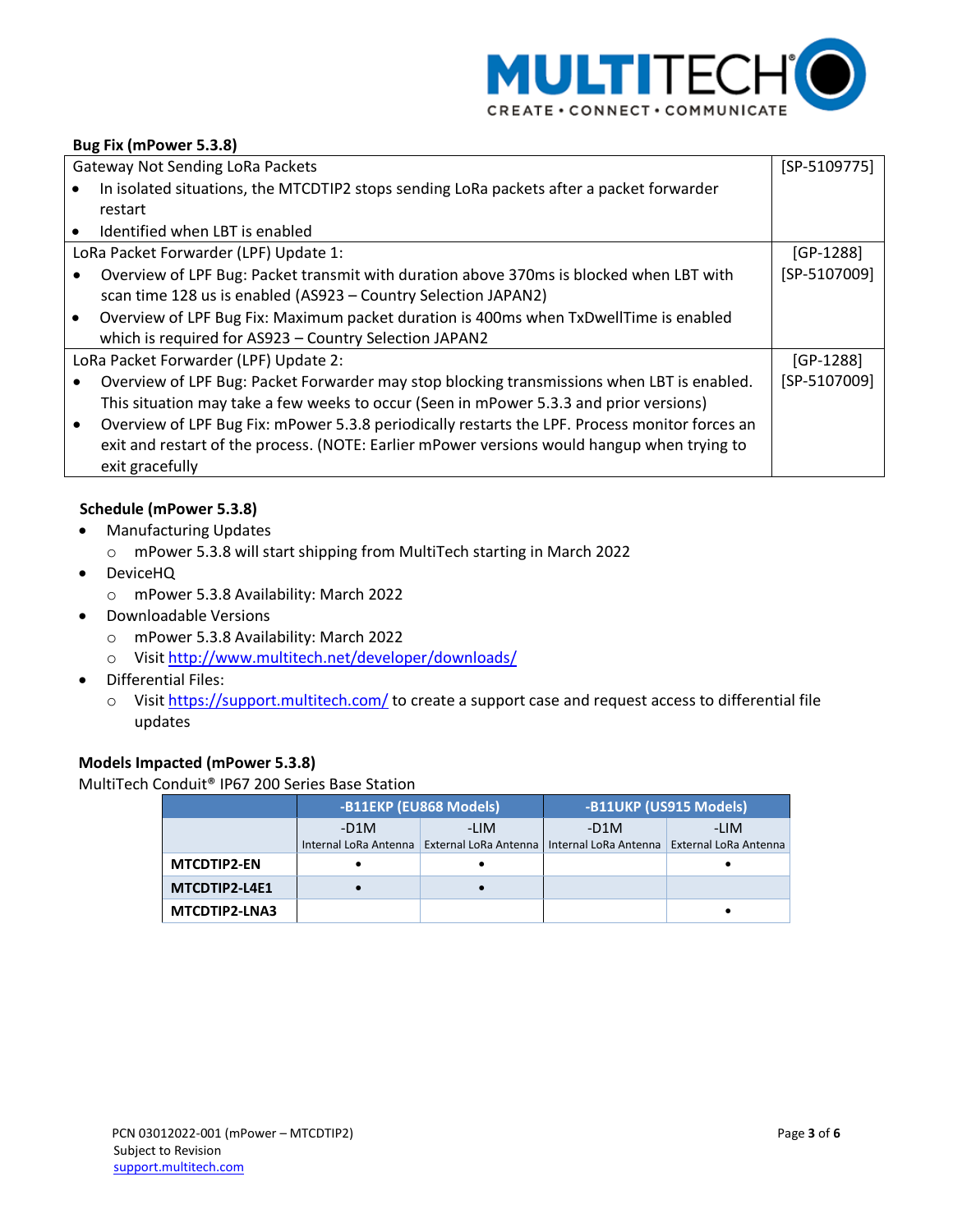

# <span id="page-3-2"></span>**Upgrade Process (mPower 5.3.8)**

Initial MTCDTIP2- device shipments included mPower 5.3.4b. Upgrades to mPower 5.3.8 can be done in two ways:



## <span id="page-3-0"></span>**IV. Identifying Date of Manufacture (DOM)**

DOM for all devices is identified on the chassis label, see example below.



## <span id="page-3-1"></span>**V. Identifying mPower Version**

The carton label for each MTCTIP2 device includes an indication of the mPower version included.

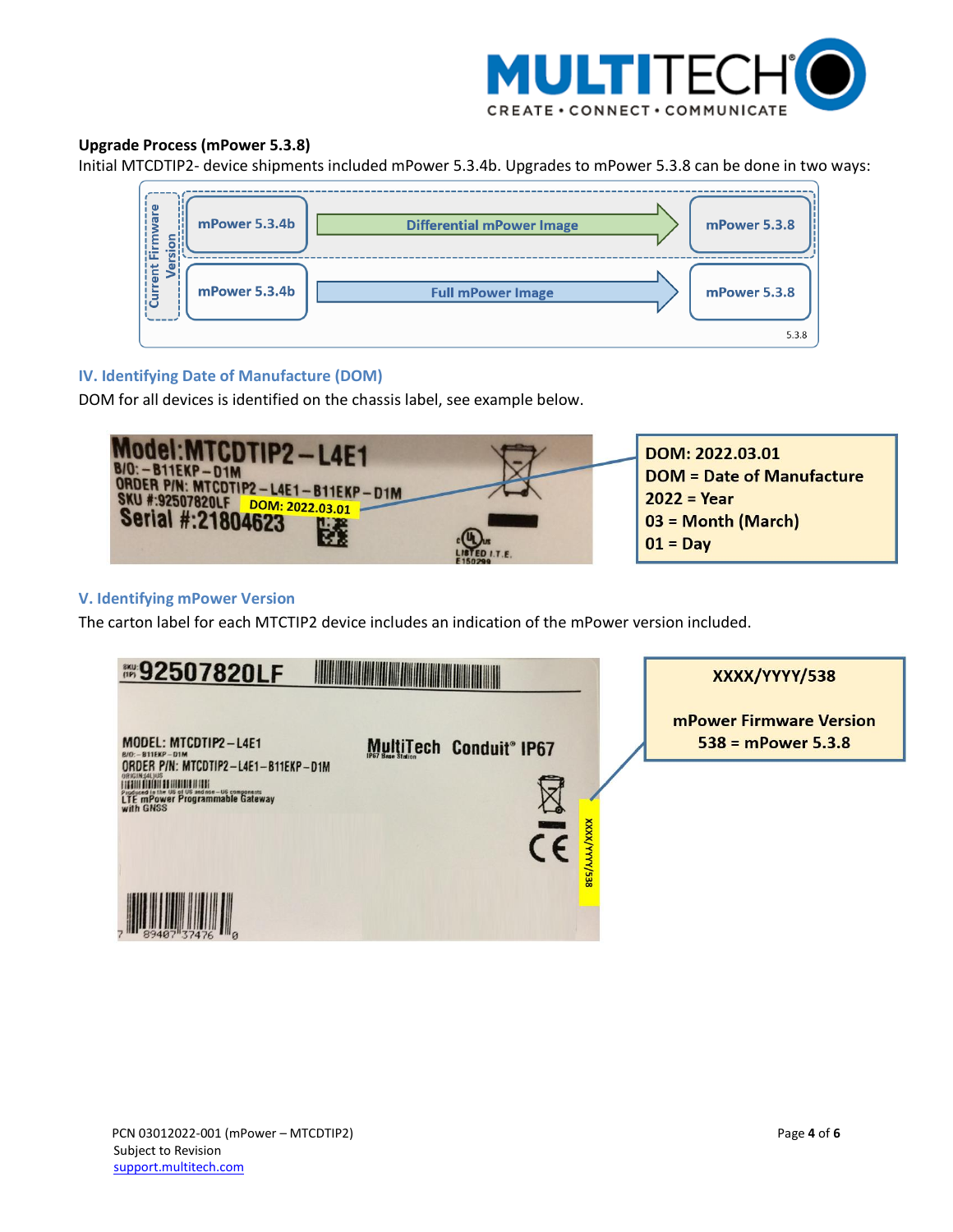

## <span id="page-4-0"></span>**VI. Additional Information**

If you have any questions regarding this Product Change Notification/Software Release Notice, please contact your MultiTech sales representative or visit the technical resources listed below:

**World Headquarters – USA** +1 (763) 785-3500 | [sales@multitech.com](mailto:sales@multitech.com)

**EMEA Headquarters – UK** +(44) 118 959 7774 | [sales@multitech.co.uk](mailto:sales@multitech.co.uk)

#### **MultiTech Developer Resources:**

[www.multitech.net](http://www.multitech.net/)

An open environment where you can ask development related questions and hear back from MultiTech engineering or a member of this community.

#### **Knowledge Base:**

<http://www.multitech.com/kb.go> Immediate access to support information and resolutions for all MultiTech products.

#### **MultiTech Support Portal:**

[support.multitech.com](https://support.multitech.com/) Create an account and submit a support case directly to our technical support team.

#### **MultiTech Website:**

[www.multitech.com](http://www.multitech.com/)

mPower, MultiTech and the MultiTech logo are registered trademarks of Multi-Tech Systems, Inc. All other trademarks or registered trademarks are the property of their respective owners. Copyright © 2022 by Multi-Tech Systems, Inc. All rights reserved.